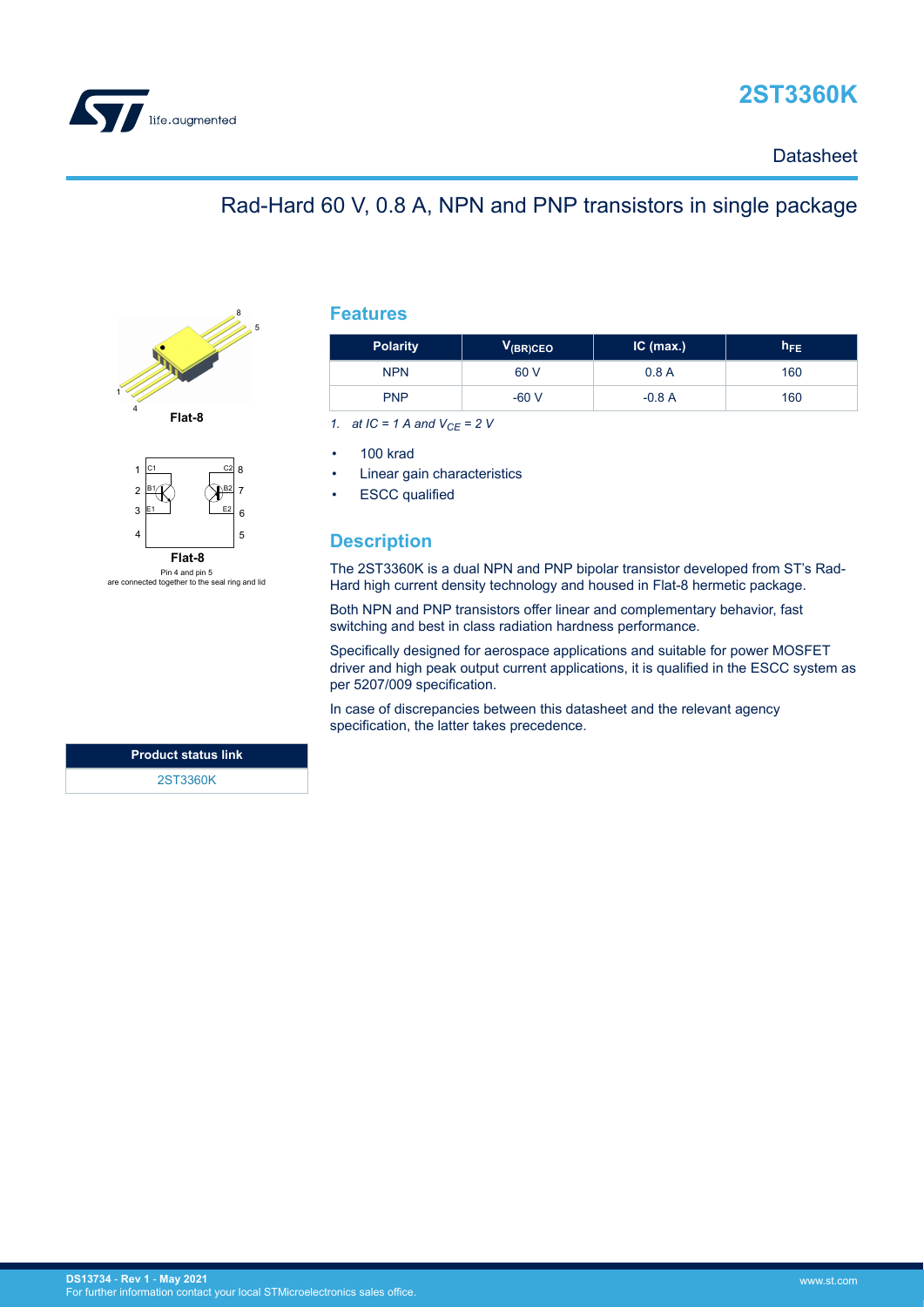# <span id="page-1-0"></span>**1 Electrical ratings**

|                                 | <b>Parameter</b>                                     | Value       |            |             |
|---------------------------------|------------------------------------------------------|-------------|------------|-------------|
| <b>Symbol</b>                   |                                                      | <b>NPN</b>  | <b>PNP</b> | <b>Unit</b> |
| <b>V<sub>CBO</sub></b>          | Collector-base voltage ( $I_E = 0$ )                 | 60          | $-60$      | $\vee$      |
| <b>V<sub>CEO</sub></b>          | Collector-emitter voltage ( $I_B = 0$ )              | 60          | $-60$      | V           |
| <b>VEBO</b>                     | Emitter-base voltage ( $I_C = 0$ )                   | 6           | $-6$       | $\vee$      |
| $I_{\rm C}$                     | Collector current                                    | 0.8         | $-0.8$     | A           |
| $I_{CM}$                        | Collector peak current ( $t_P < 5$ ms)               | 4           | $-4$       | A           |
| $I_{\mathsf{B}}$                | <b>Base current</b>                                  | 0.2         | $-0.2$     | A           |
| $I_{BM}$                        | Base peak current ( $t_P < 5$ ms)                    | 0.4         | $-0.4$     | A           |
|                                 | Total dissipation at $T_{amb} \leq 25$ °C            | $1.4^{(1)}$ |            | W           |
| <b>PTOT</b>                     |                                                      | $0.8^{(2)}$ |            |             |
|                                 | Total dissipation at $T_c \leq 25$ °C                | $7^{(1)}$   |            | W           |
|                                 |                                                      | $5^{(2)}$   |            |             |
| T <sub>STG</sub>                | Storage temperature range                            |             |            | $^{\circ}C$ |
| $T_J$                           | $-65$ to 200<br>Operating junction temperature range |             |            |             |
| $\overline{ }$<br>Dath coofiano |                                                      |             |            |             |

## **Table 1. Absolute maximum ratings**

*1. Both sections.*

*2. One section.*

### **Table 2. Thermal data**

| <b>Symbol</b> | <b>Parameter</b>                            | Value       | <b>Unit</b>   |
|---------------|---------------------------------------------|-------------|---------------|
| $R_{thJA}$    | Thermal resistance junction-to-ambient max. | $125^{(1)}$ |               |
|               |                                             |             | $\degree$ C/W |
| $R_{thJC}$    | Thermal resistance junction-to-case max.    |             |               |

*1. Both sections.*

*2. One section.*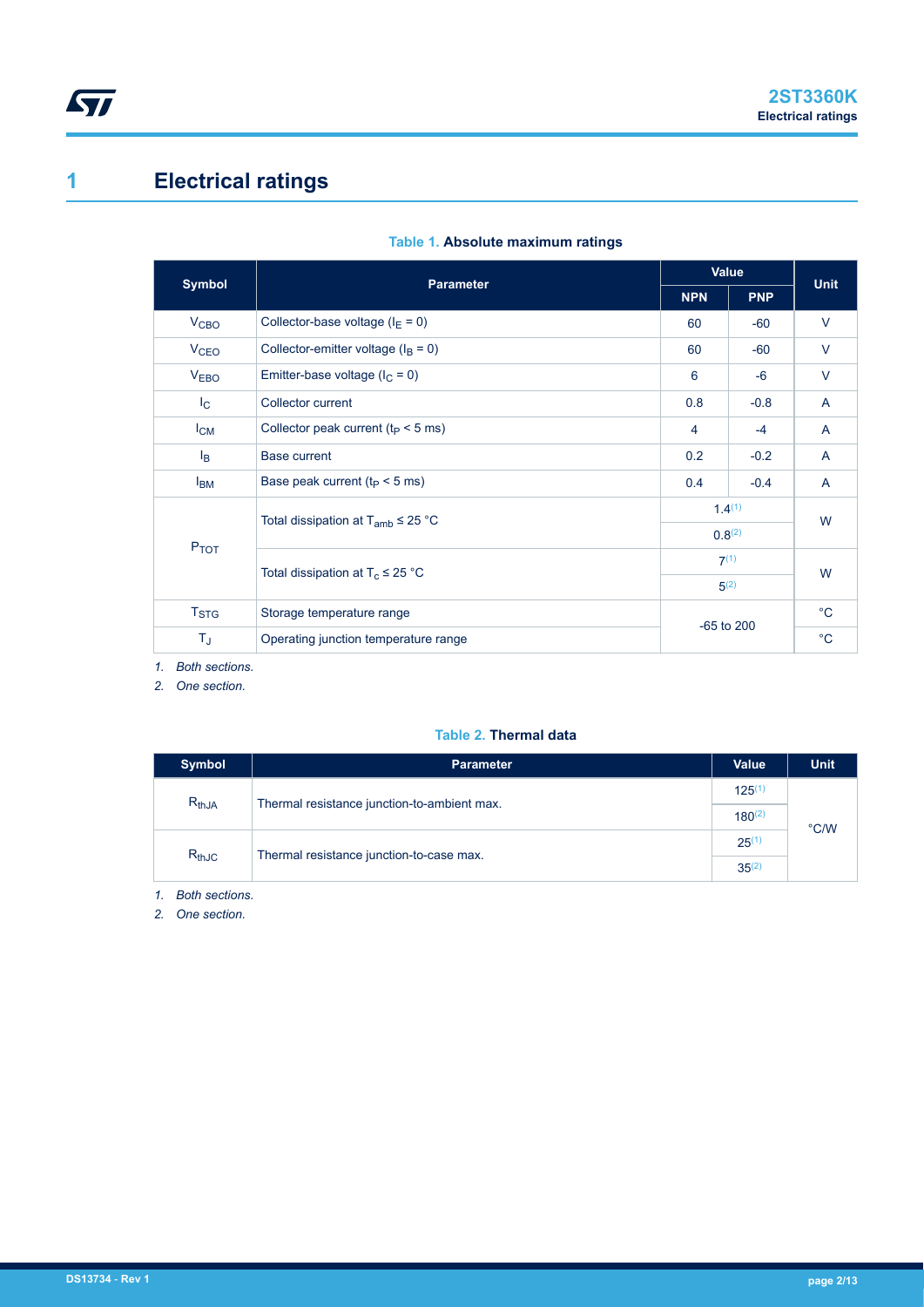# **2 Electrical characteristics**

<span id="page-2-0"></span> $\sqrt{2}$ 

*Note: For PNP transistor voltage and current polarity is reversed.*

|  |  |  |  | Table 3. Electrical characteristics for NPN ( $T_{amb}$ = 25 °C unless otherwise specified) |
|--|--|--|--|---------------------------------------------------------------------------------------------|
|--|--|--|--|---------------------------------------------------------------------------------------------|

| <b>Symbol</b>                | <b>Parameter</b>                                  | <b>Test conditions</b>                                                    | Min. | Max. | <b>Unit</b> |
|------------------------------|---------------------------------------------------|---------------------------------------------------------------------------|------|------|-------------|
|                              | Collector-base cut-off current                    | $V_{CB}$ = 60 V                                                           |      | 100  | nA          |
| I <sub>CBO</sub>             | $(I_F = 0)$                                       | $V_{CB}$ = 60 V, T <sub>a</sub> = 150 °C                                  |      | 10   | μA          |
| $I_{EBO}$                    | Emitter-base cut-off current<br>$(I_C = 0)$       | $V_{FR}$ = 6 V                                                            |      | 100  | nA          |
| $V_{(BR)CBO}$                | Collector-base breakdown<br>voltage $(I_F = 0)$   | $I_C = 100 \text{ uA}$                                                    | 60   |      | $\vee$      |
| $V_{(BR)CEO}$                | Collector-emitter breakdown<br>voltage $(IB = 0)$ | $I_C = 1$ mA                                                              | 60   |      | $\vee$      |
| $V_{(BR)EBO}$                | Emitter-base breakdown<br>voltage                 | $I_F = 10 \mu A$                                                          | 6    |      | $\vee$      |
| $V_{BE(0n)}$                 | Base-emitter on voltage                           | $V_{CF}$ = 2 V, $I_C$ = 100 mA                                            | 600  | 720  | mV          |
|                              | Collector-emitter saturation                      | $I_C = 0.8$ A, $I_B = 40$ mA                                              |      | 160  | mV          |
| $V_{CE(sat)}$ <sup>(1)</sup> | voltage                                           | $I_C = 2 A I_B = 100 mA$                                                  |      | 380  | mV          |
|                              |                                                   | $I_C$ = 100 mA, $V_{CF}$ = 2 V                                            | 100  |      |             |
| $h_{FE}$ <sup>(1)</sup>      | DC current gain                                   | $I_C$ = 100 mA, $V_{CF}$ = 2 V, T <sub>a</sub> = -55 °C                   | 40   |      |             |
|                              |                                                   | $I_C = 1$ A, $V_{CF} = 2$ V                                               | 160  | 400  |             |
| $t_{on}$                     | Turn on-time                                      | $V_{\text{CC}}$ = 10 V, I <sub>C</sub> = 0.8 A, I <sub>bon</sub> = 80 mA, |      | 175  | ns          |
| $t_{off}$                    | Turn off-time                                     | $I_{\text{hoff}} = -80 \text{ mA}^{(2)}$                                  |      | 2.5  | $\mu$ s     |
| $C_{OBO}$                    | Output capacitance                                | $V_{CB}$ = 10 V, I <sub>F</sub> = 0 A, f = 1 MHz                          |      | 45   | pF          |

*1. Pulse test: pulse duration ≤ 300 μs, duty cycle ≤ 2%.*

*2. Resistive load*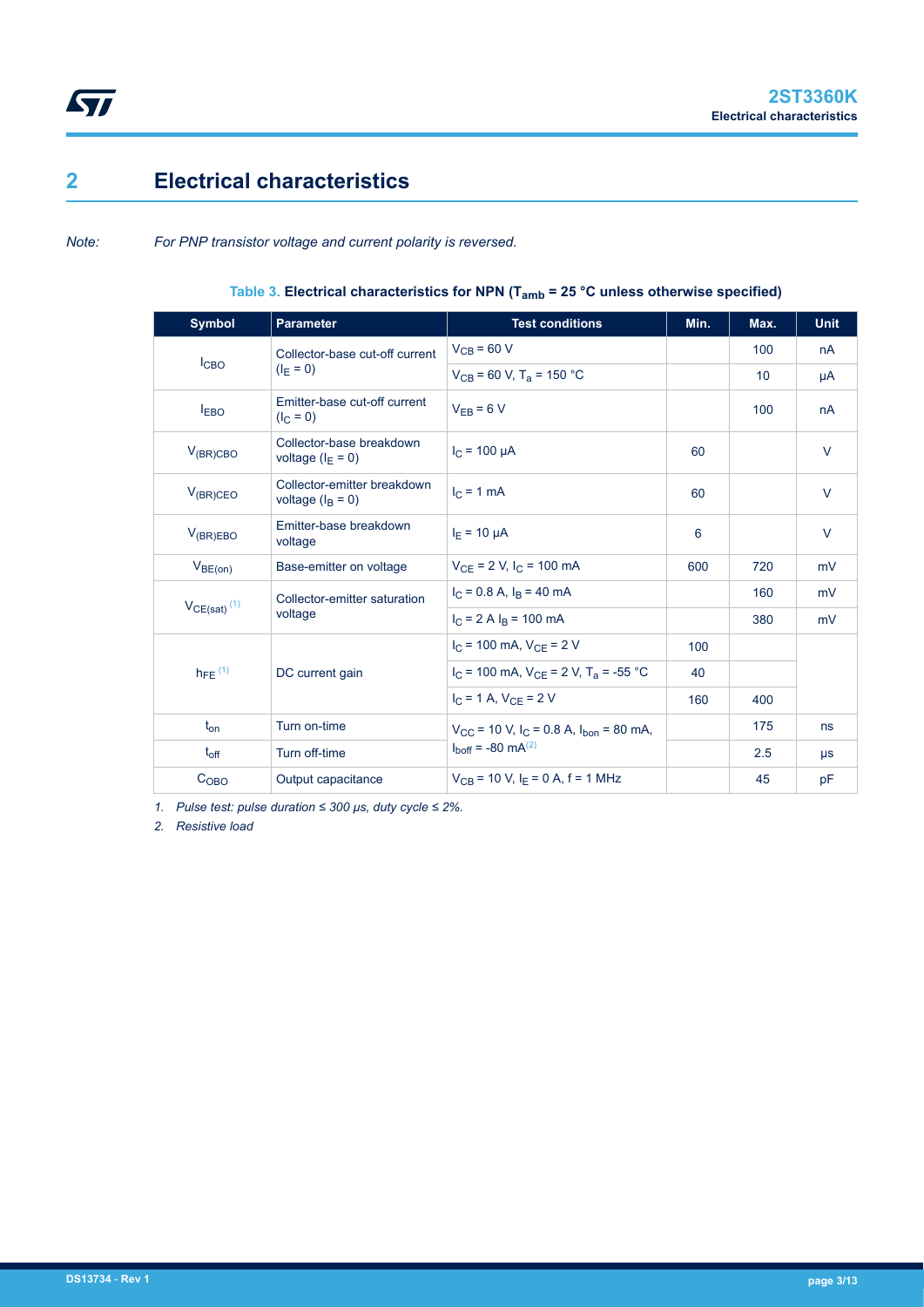| <b>Symbol</b>             | <b>Parameter</b>                                  | <b>Test conditions</b>                                                    | Min. | Max. | <b>Unit</b> |
|---------------------------|---------------------------------------------------|---------------------------------------------------------------------------|------|------|-------------|
|                           | Collector-base cut-off current                    | $V_{CB}$ = 60 V                                                           |      | 100  | nA          |
| l <sub>CBO</sub>          | $(I_F = 0)$                                       | $V_{CB}$ = 60 V, T <sub>a</sub> = 150 °C                                  |      | 10   | μA          |
| $I_{EBO}$                 | Emitter-base cut-off current<br>$(I_C = 0)$       | $V_{EB} = 6 V$                                                            |      | 100  | nA          |
| $V_{(BR)CBO}$             | Collector-base breakdown<br>voltage $(I_F = 0)$   | $I_C = 100 \mu A$                                                         | 60   |      | $\vee$      |
| $V_{(BR)CEO}$             | Collector-emitter breakdown<br>voltage $(IB = 0)$ | $IC = 1 mA$                                                               | 60   |      | $\vee$      |
| $V_{(BR)EBO}$             | Emitter-base breakdown<br>voltage                 | $I_F = 10 \mu A$                                                          | 6    |      | $\vee$      |
| $V_{BE(0n)}$              | Base-emitter on voltage                           | $V_{CE}$ = 2 V, I <sub>C</sub> = 100 mA                                   | 600  | 720  | mV          |
|                           | Collector-emitter saturation                      | $I_C = 0.8$ A, $I_B = 40$ mA                                              |      | 180  | mV          |
| $VCE(sat)$ <sup>(1)</sup> | voltage                                           | $I_C = 2$ A $I_B = 100$ mA                                                |      | 440  | mV          |
|                           |                                                   | $I_C$ = 100 mA, $V_{CE}$ = 2 V                                            | 100  |      |             |
| $h_{FE}$ <sup>(1)</sup>   | DC current gain                                   | $I_C$ = 100 mA, $V_{CF}$ = 2 V, T <sub>a</sub> = -55 °C                   | 40   |      |             |
|                           |                                                   | $I_C = 1$ A, $V_{CF} = 2$ V                                               | 160  | 400  |             |
| $t_{on}$                  | Turn on-time                                      | $V_{\text{CC}}$ = 10 V, $I_{\text{C}}$ = 0.8 A, $I_{\text{hon}}$ = 80 mA, |      | 150  | ns          |
| $t_{off}$                 | Turn off-time                                     | $I_{\text{boff}} = -80 \text{ mA}^{(2)}$                                  |      | 1    | $\mu s$     |
| C <sub>OBO</sub>          | Output capacitance                                | $V_{CB}$ = 10 V, $I_F$ = 0 A, f = 1 MHz                                   |      | 60   | pF          |

**Table 4. Electrical characteristics for PNP (Tamb = 25 °C unless otherwise specified)**

*1. Pulse test: pulse duration ≤ 300 μs, duty cycle ≤ 2%.*

*2. Resistive load*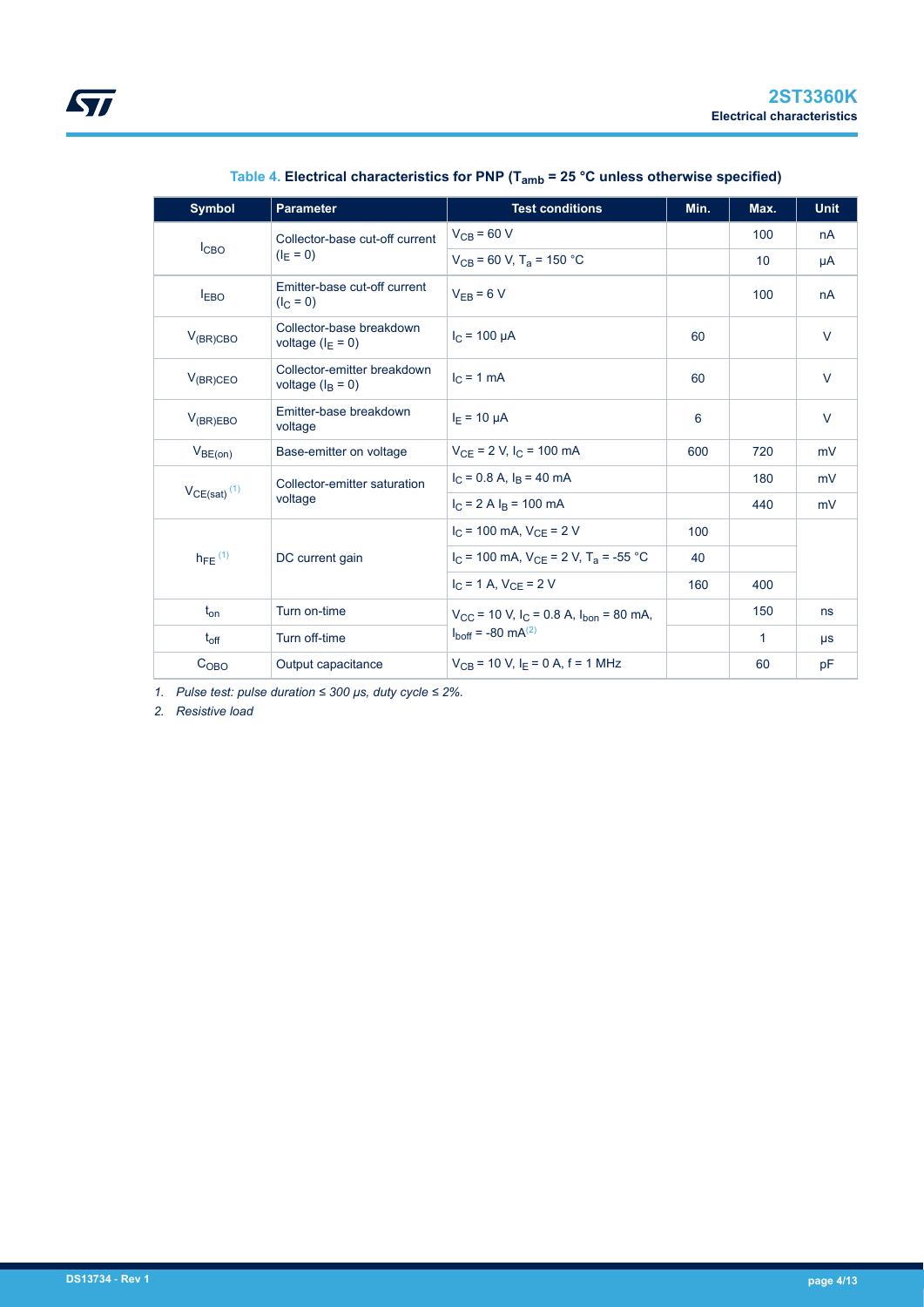## **2.1 Test circuits**

<span id="page-4-0"></span>ST

### **Figure 1. Resistive load switching for NPN**



### **Figure 2. Resistive load switching for PNP**

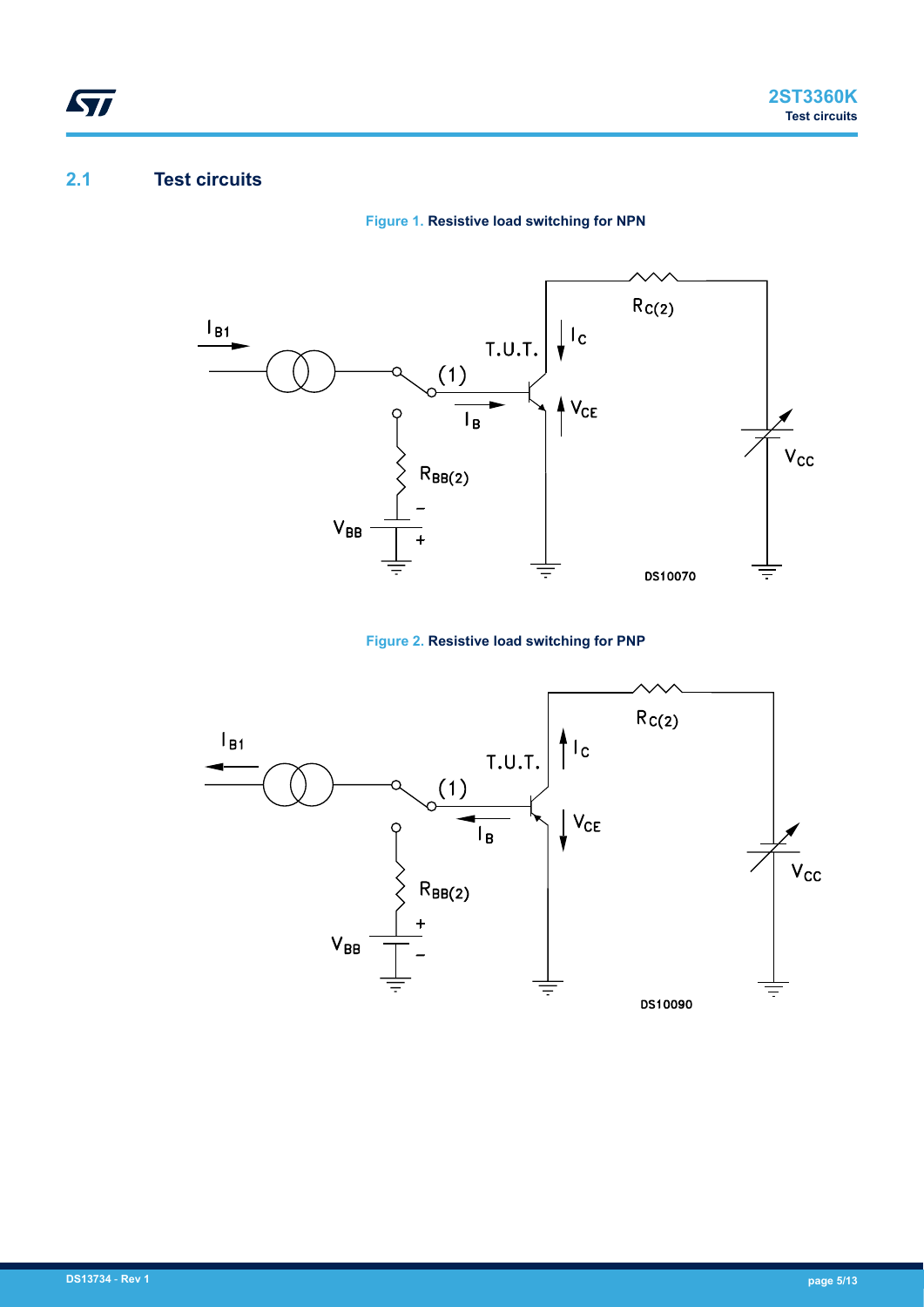## <span id="page-5-0"></span>**3 Radiation hardness assurance**

This products is guaranteed in radiation as per ESCC 22900 and in compliance with ESCC 5207/009 specification. Each lot is tested in radiation according to the following procedure:

- Irradiation at 0.1 rad (Si)/s
- Test of 11 samples by wafer, 5 biased at least 80% of  $V_{\text{BR}NCEO}$ , 5 unbiased and for reference.
- Acceptance criteria of each wafer at 100 krad if all 10 samples comply with the post radiation electrical characteristics as per Table 5 and [Table 6](#page-6-0).

| <b>Symbol</b>           | <b>Parameter</b>                                  | <b>Test conditions</b>         | Min.         | <b>Max</b> | <b>Unit</b> |
|-------------------------|---------------------------------------------------|--------------------------------|--------------|------------|-------------|
| I <sub>CBO</sub>        | Collector cut-off current $(I_F=0)$               | $V_{CR}$ = 60 V                |              | 200        | nA          |
| $I_{EBO}$               | Emitter cut-off current ( $lC = 0$ )              | $V_{FR}$ = 6 V                 |              | 200        | nA          |
| $V_{BE(on)}$            | VBE(on) Base-emitter on voltage                   | $V_{CE}$ = 2 V, $I_C$ = 100 mA | 600          | 828        | mV          |
| $V_{(BR)CBO}$           | Collector-base breakdown voltage ( $I_F$ = 0)     | $I_C = 100 \mu A$              | 60           |            | $\vee$      |
| $V_{(BR)CEO}$           | Collector-emitter breakdown voltage ( $I_B = 0$ ) | $I_C = 1$ mA                   | 60           |            | $\vee$      |
| $V_{(BR)EBO}$           | Emitter-base breakdown voltage ( $IC = 0$ )       | $I_F = 10 \mu A$               | 6            |            | $\vee$      |
|                         |                                                   | $I_C = 0.8$ A, $I_B = 40$ mA   |              | 184        |             |
| $V_{CE(sat)}^{(1)}$     | Collector-emitter saturation voltage              | $I_C = 2$ A, $I_R = 100$ mA    |              | 437        | mV          |
| $h_{FE}$ <sup>(1)</sup> |                                                   | $I_C$ = 100 mA, $V_{C}$ = 2 V  | $[50]^{(2)}$ |            |             |
|                         | DC current gain                                   | $I_C = 1$ A, $V_{C} = 2$ V     | $[80]^{(2)}$ | 400        |             |

#### **Table 5. ESCC5207/009 post radiation electrical characteristics for NPN (Tamb = 25 °C unless otherwise specified)**

*1. Pulsed duration = 300 μs, duty cycle ≥ 2 %*

*2. The post-irradiation gain calculation of [hFE], made using hFE measurements from prior to and on completion of irradiation testing and after each annealing step if any, shall be as specified in MILSTD-750 method 1019*

*Note: For PNP transistor voltage and current polarity is reversed.*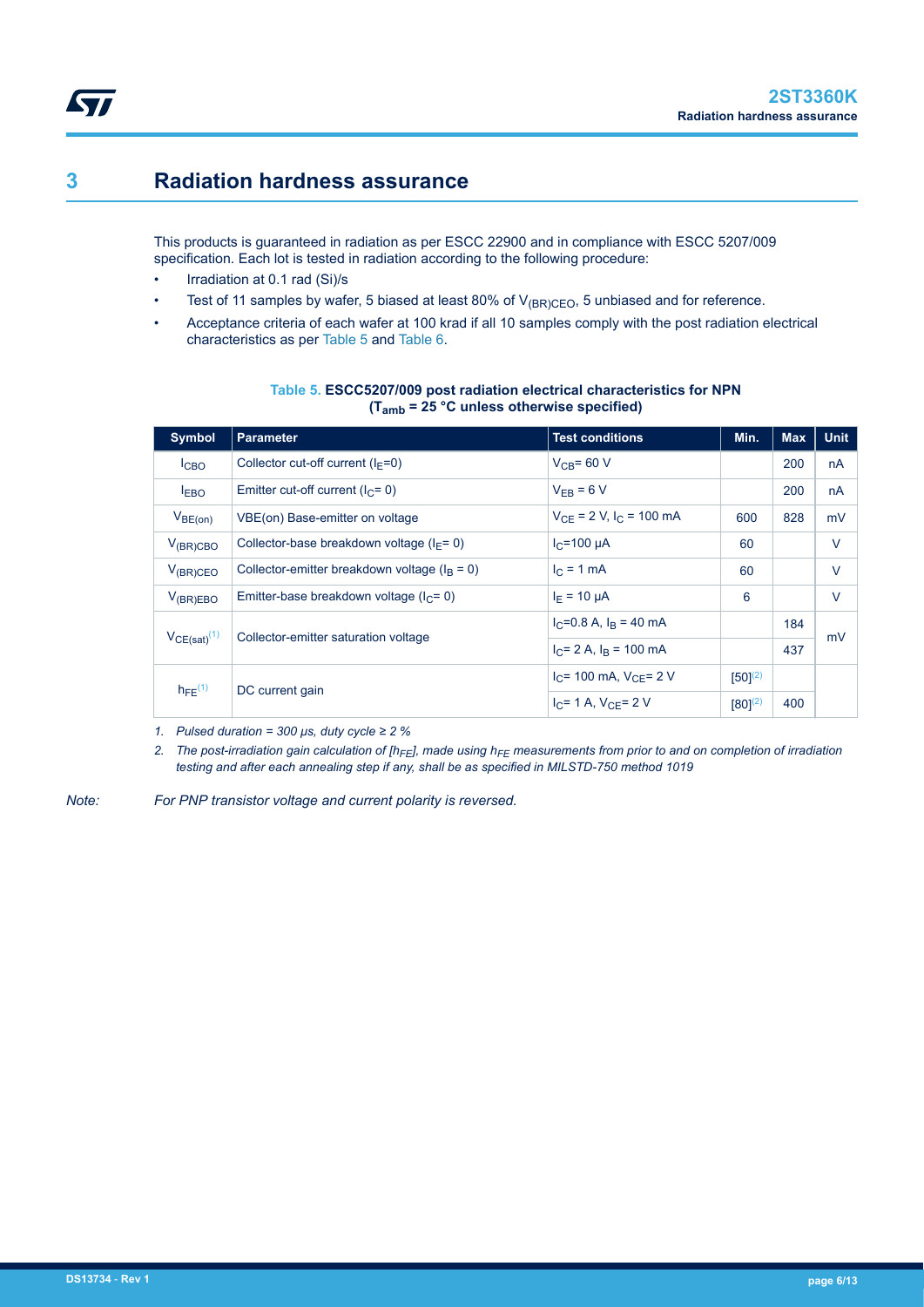<span id="page-6-0"></span>

| <b>Symbol</b>           | <b>Parameter</b>                                  | <b>Test conditions</b>         | Min.         | <b>Max</b> | <b>Unit</b> |
|-------------------------|---------------------------------------------------|--------------------------------|--------------|------------|-------------|
| I <sub>CBO</sub>        | Collector cut-off current $(I_F=0)$               | $V_{CR}$ = 60 V                |              | 200        | nA          |
| I <sub>EBO</sub>        | Emitter cut-off current ( $I_{C}$ = 0)            | $V_{FR}$ = 6 V                 |              | 200        | nA          |
| $V_{BE(0n)}$            | Base-emitter on voltage                           | $V_{CE}$ = 2 V, $I_C$ = 100 mA | 600          | 828        | mV          |
| $V_{(BR)CBO}$           | Collector-base breakdown voltage ( $I_F$ = 0)     | $I_C$ = 100 µA                 | 60           |            | $\vee$      |
| $V_{(BR)CEO}$           | Collector-emitter breakdown voltage ( $I_B = 0$ ) | $I_C = 1$ mA                   | 60           |            | $\vee$      |
| $V_{(BR)EBO}$           | Emitter-base breakdown voltage ( $IC = 0$ )       | $I_F = 10 \mu A$               | 6            |            | $\vee$      |
|                         |                                                   | $I_C = 0.8$ A, $I_B = 40$ mA   |              | 207        |             |
| $VCE(sat)^{(1)}$        | Collector-emitter saturation voltage              | $I_C = 2$ A, $I_R = 100$ mA    |              | 506        | mV          |
|                         |                                                   | $I_C$ = 100 mA, $V_{C}$ = 2 V  | $[50]^{(2)}$ |            |             |
| $h_{FE}$ <sup>(1)</sup> | DC current gain                                   | $I_C = 1$ A, $V_{C} = 2$ V     | $[80]^{(2)}$ | 400        |             |

#### **Table 6. ESCC5207/009 post radiation electrical characteristics for PNP (Tamb = 25 °C unless otherwise specified)**

*1. Pulsed duration = 300 μs, duty cycle ≥ 2 %*

*2. The post-irradiation gain calculation of [hFE], made using hFE measurements from prior to and on completion of irradiation testing and after each annealing step if any, shall be as specified in MILSTD-750 method 1019*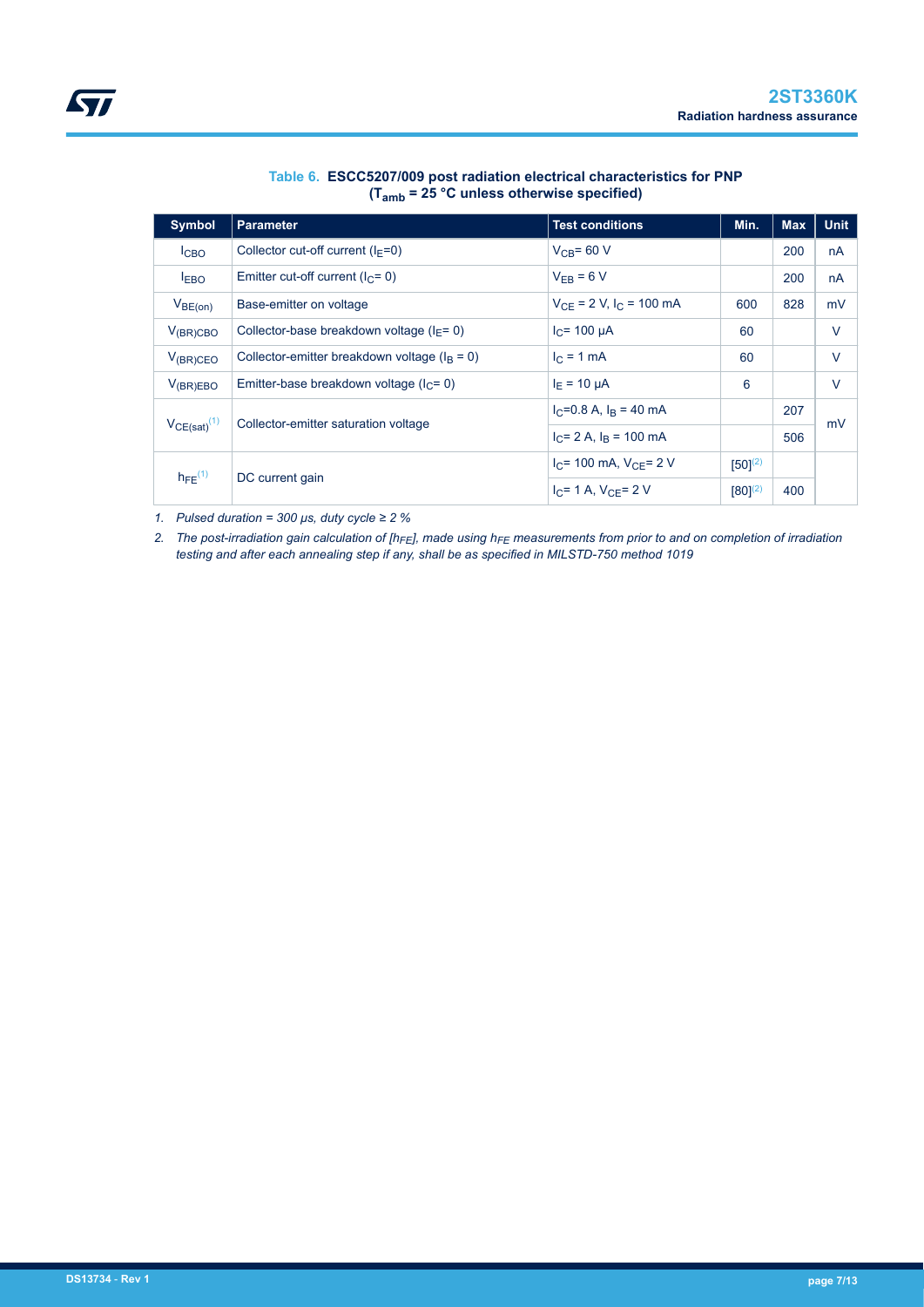# **4 Package information**

<span id="page-7-0"></span>ST

In order to meet environmental requirements, ST offers these devices in different grades of [ECOPACK](https://www.st.com/ecopack) packages, depending on their level of environmental compliance. ECOPACK specifications, grade definitions and product status are available at: [www.st.com.](http://www.st.com) ECOPACK is an ST trademark.

## **4.1 Flat-8 package information**



## **Figure 3. Flat-8 package outline**

#### **Table 7. Flat-8 mechanical data**

|                |      | <b>Milimeters</b>        |      |       | <b>Inches</b>            |       |  |
|----------------|------|--------------------------|------|-------|--------------------------|-------|--|
| <b>Symbol</b>  | Min. | Typ.                     | Max. | Min.  | Typ.                     | Max.  |  |
| A              | 2.24 | 2.44                     | 2.64 | 0.088 | 0.096                    | 0.104 |  |
| þ              | 0.38 | 0.43                     | 0.48 | 0.015 | 0.017                    | 0.019 |  |
| c              | 0.10 | 0.13                     | 0.16 | 0.004 | 0.005                    | 0.006 |  |
| D              | 6.35 | 6.48                     | 6.61 | 0.250 | 0.255                    | 0.260 |  |
| E              | 6.35 | 6.48                     | 6.61 | 0.250 | 0.255                    | 0.260 |  |
| E <sub>2</sub> | 4.32 | 4.45                     | 4.58 | 0.170 | 0.175                    | 0.180 |  |
| E <sub>3</sub> | 0.88 | 1.01                     | 1.14 | 0.035 | 0.040                    | 0.045 |  |
| $\mathbf e$    |      | 1.27                     |      |       | 0.050                    |       |  |
| Г              | 6.51 | $\overline{\phantom{a}}$ | 7.38 | 0.256 | $\overline{\phantom{a}}$ | 0.291 |  |
| Q              | 0.66 | 0.79                     | 0.92 | 0.026 | 0.031                    | 0.036 |  |
| S <sub>1</sub> | 0.92 | 1.12                     | 1.32 | 0.036 | 0.044                    | 0.052 |  |
| $\mathsf{N}$   |      | 08                       |      |       | 08                       |       |  |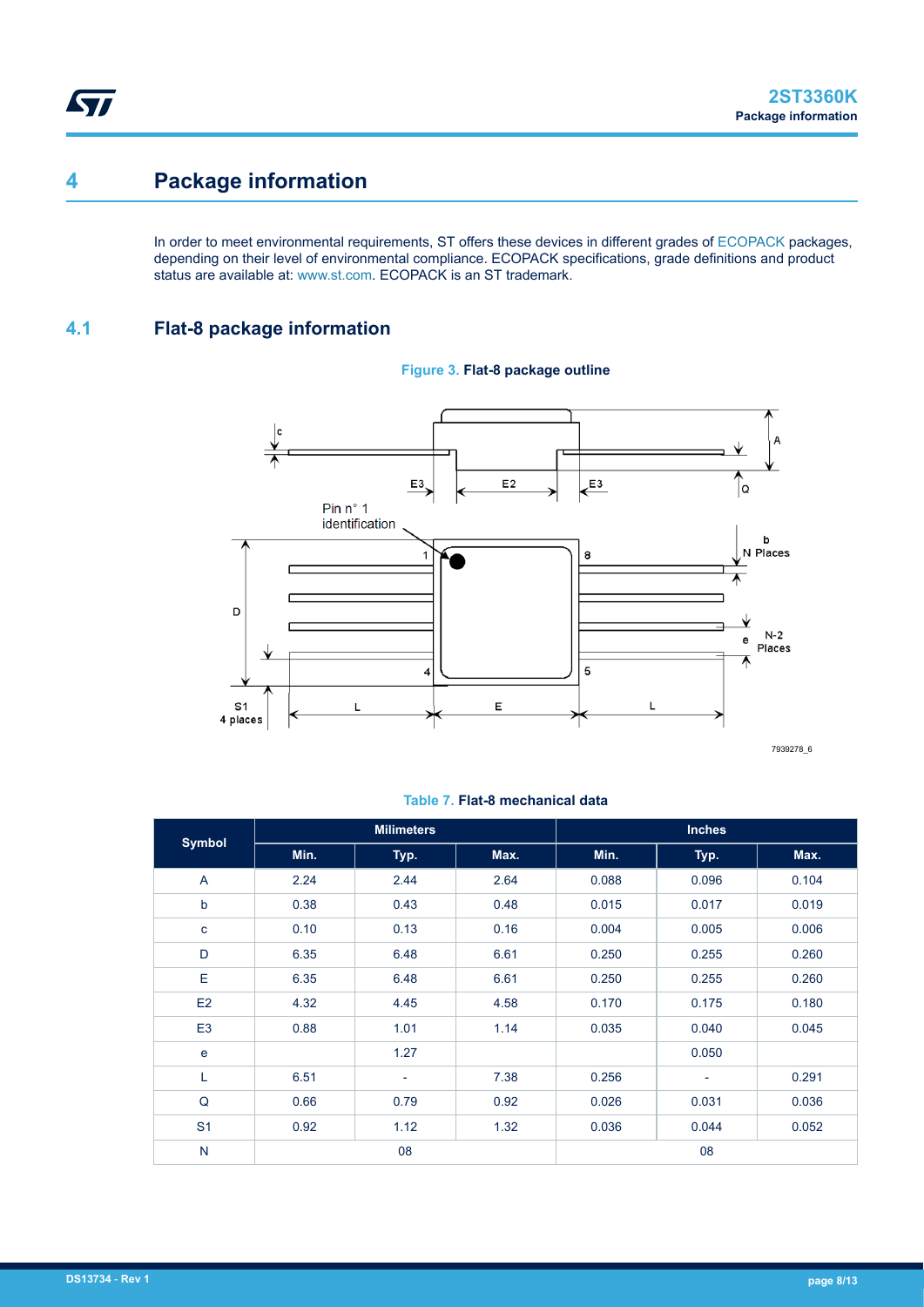### **Table 8. Ordering information**

<span id="page-8-0"></span>

| <b>Part number</b> | <b>Agency</b><br>specification | <b>Quality level</b> | <b>Radiation</b><br>level | Package   Weight |                  | Lead<br>finish | $Marking(1)$ | Packing        |            |  |
|--------------------|--------------------------------|----------------------|---------------------------|------------------|------------------|----------------|--------------|----------------|------------|--|
| 2ST3360K1          |                                | Engineering<br>model | ٠                         |                  |                  | Gold           | 2ST3360K1    |                |            |  |
| 2ST3360RKG         | 5207/009/01R                   | <b>ESCC flight</b>   | 100 krad                  | Flat-8           | 0.4 <sub>q</sub> |                | 520700901R   | Waffle<br>pack |            |  |
| 2ST3360RKT         | 5207/009/02R                   | <b>ESCC flight</b>   | 100 krad                  |                  |                  |                |              | Solder<br>dip  | 520700902R |  |

*1. Specific marking only. The full marking includes in addition: For the Engineering Models: ST logo, date code; country of origin (FR). For ESCC flight parts: STlogo, date code, country of origin (FR), ESA logo, serial number of the part within the assembly lot.*

Contact ST sales office for information about specific conditions for products in die form.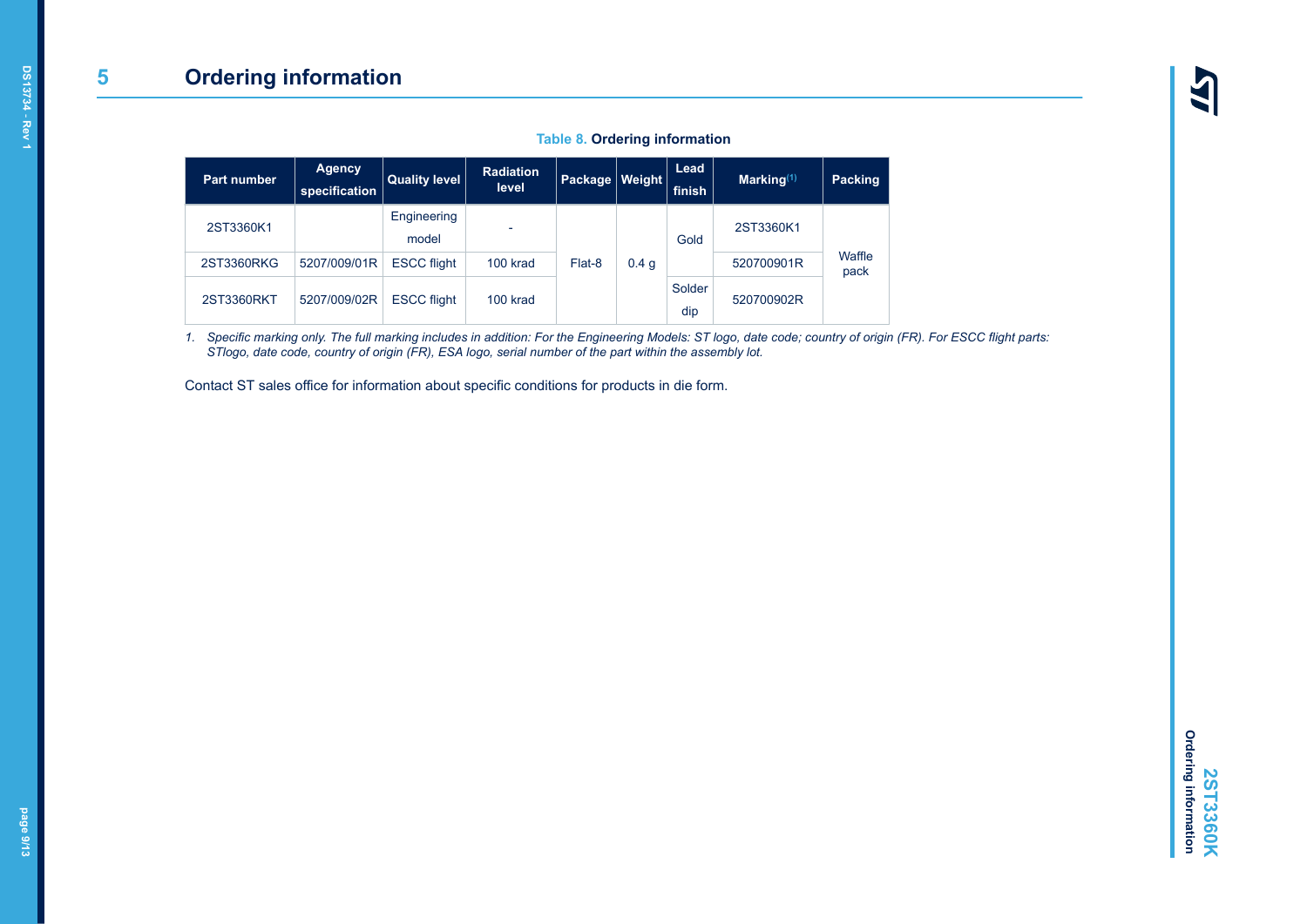# <span id="page-9-0"></span>**6 Other information**

## **6.1 Date code**

Date code information is described in Table 9.

**Table 9. Date codes**

| <b>Model</b> | Date code |
|--------------|-----------|
| <b>EM</b>    | 3yywwN    |
| <b>ECC</b>   | yywwN     |

*1. yy = year, ww = week number, N = lot index in the week.*

## **6.2 Documentation**

Documentation is provided for each product as per below Table 10.

#### **Table 10. Documentation summary**

| <b>Quality level</b> | <b>Radiation level</b> | Documentation                                             |
|----------------------|------------------------|-----------------------------------------------------------|
| Engineering model    |                        | Certificate of conformance.                               |
| <b>ESCC</b>          | 100 krad               | Certificate of conformance.                               |
|                      |                        | ESCC qualification maintenance lot reference.             |
|                      |                        | Radiation data at 25 / 50 / 70 / 100 krad at 0.1 rad / s. |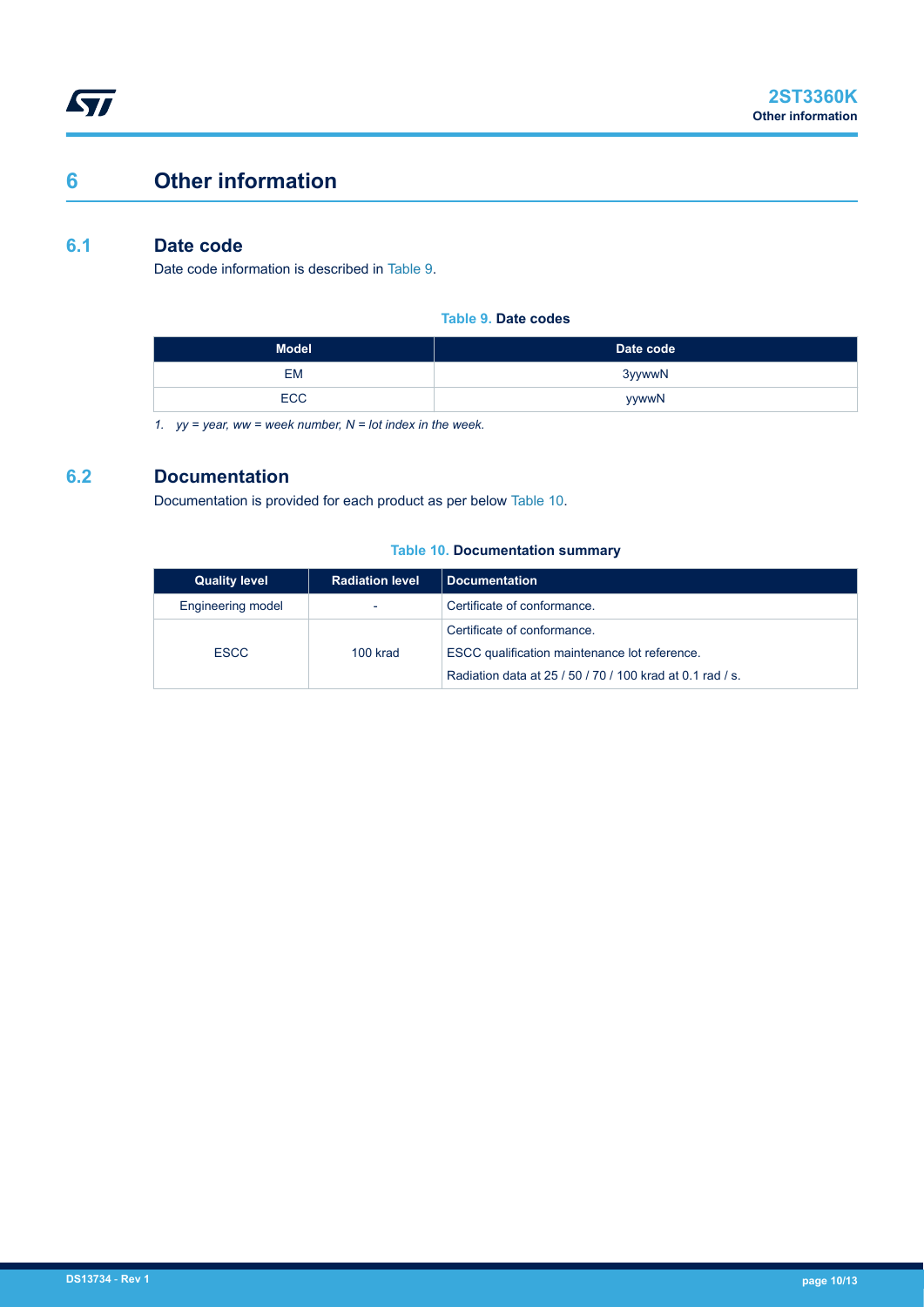# <span id="page-10-0"></span>**Revision history**

## **Table 11. Document revision history**

| <b>Date</b> | <b>Version</b> | <b>Changes</b>   |
|-------------|----------------|------------------|
| 19-May-2021 |                | Initial release. |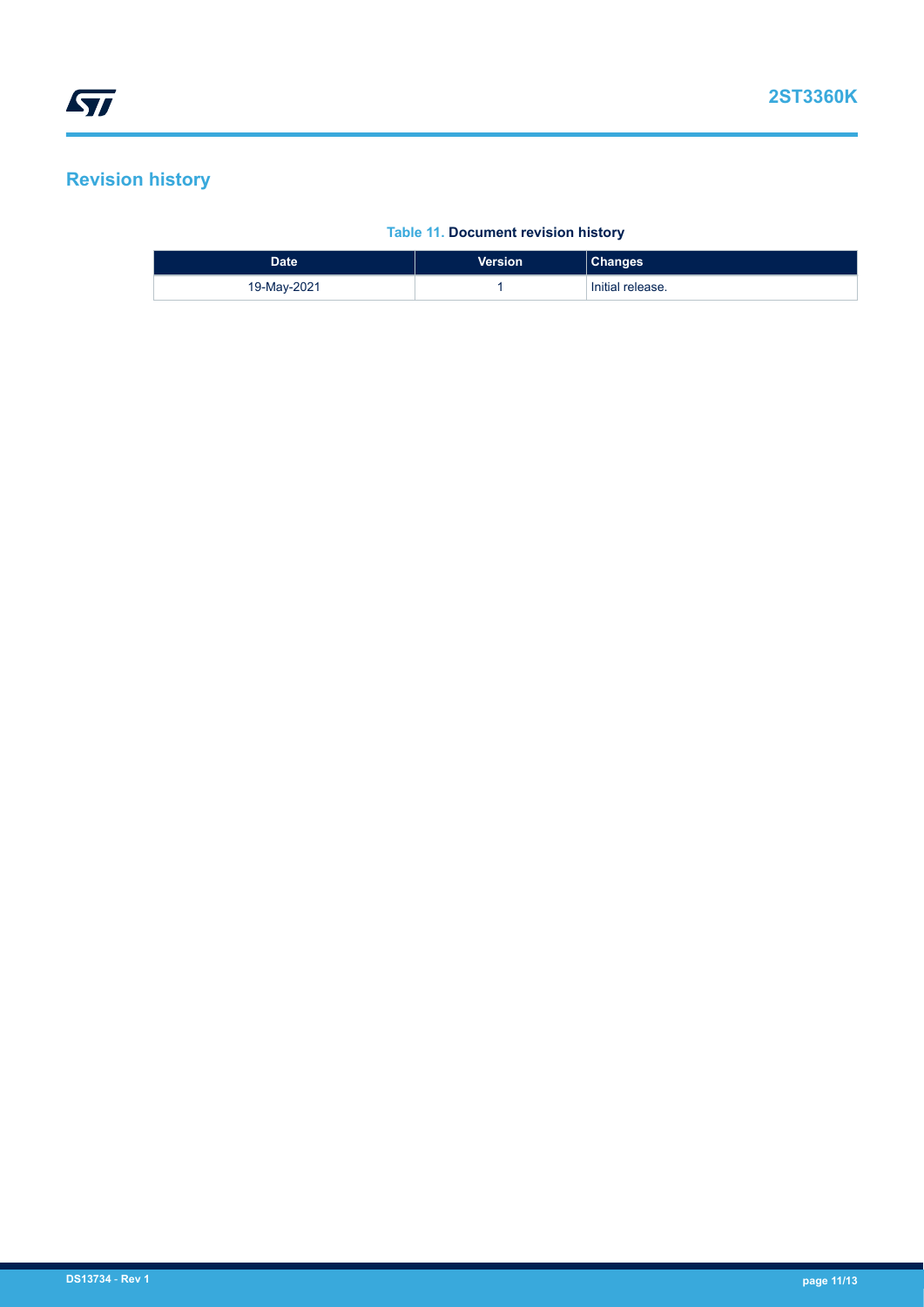

# **Contents**

| 1 <sup>1</sup>          |     |  |  |  |
|-------------------------|-----|--|--|--|
| $2^{\circ}$             |     |  |  |  |
|                         |     |  |  |  |
| 3 <sup>7</sup>          |     |  |  |  |
| $\overline{\mathbf{4}}$ |     |  |  |  |
|                         |     |  |  |  |
| 5 <sup>1</sup>          |     |  |  |  |
| 6                       |     |  |  |  |
|                         | 6.1 |  |  |  |
|                         | 6.2 |  |  |  |
|                         |     |  |  |  |